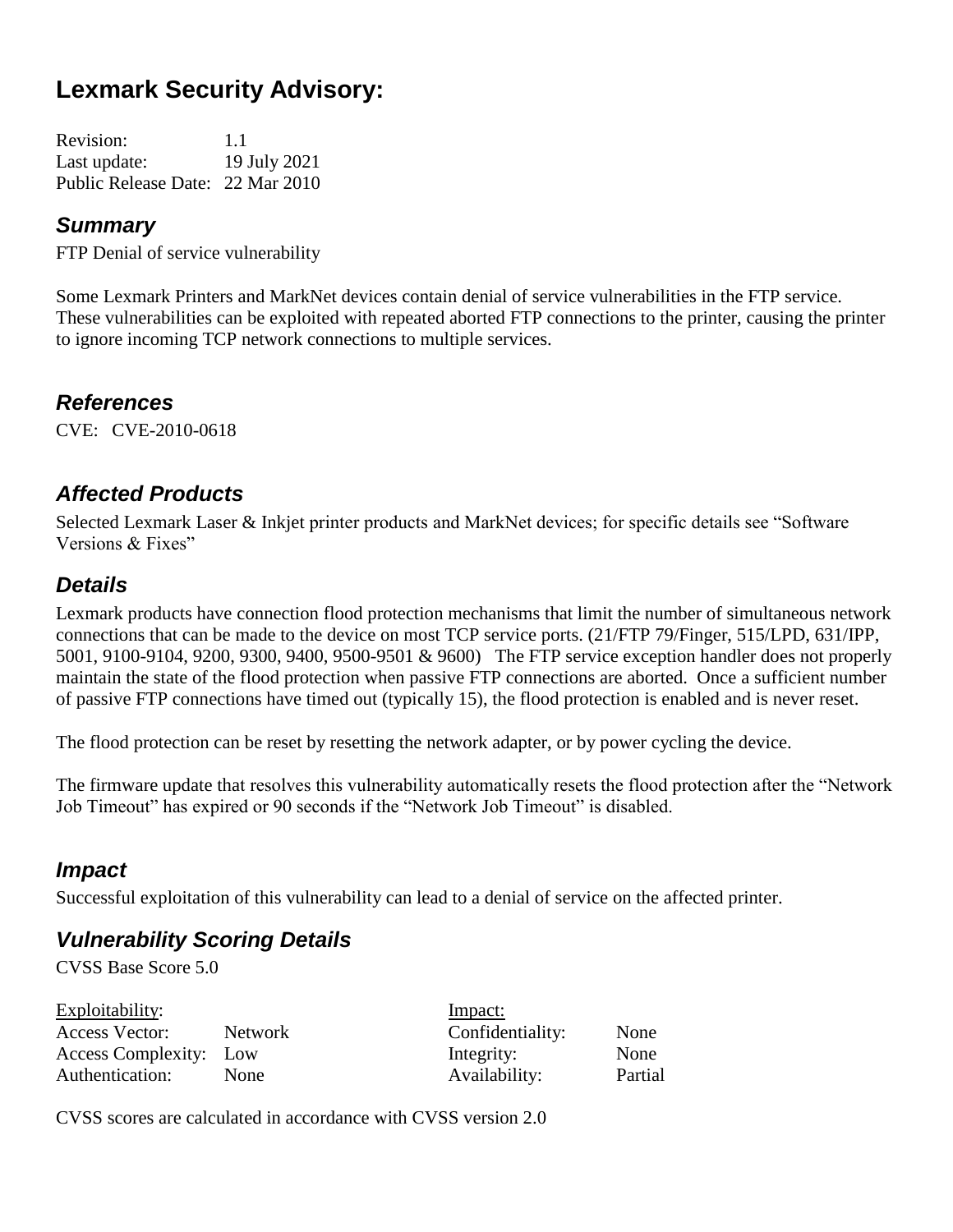# *Software Versions and Fixes*

Updated software that removes the vulnerability described in this advisory is available for the following devices:

| <b>Lexmark Models</b> | <b>Affected Releases</b>     | <b>Fixed Releases</b>     |
|-----------------------|------------------------------|---------------------------|
| Z2420                 | NET.AR.N204 and previous     | NET.AR.N205 and later     |
| Z15xx                 | NET.MH.N206 and previous     | NET.MH.N207 and later     |
| Z1420                 | NET.MH.N206 and previous     | NET.MH.N207 and later     |
| X9575                 | NET.CH.N208 and previous     | NET.CH.N209 and later     |
| X9350                 | LC.DA.P076 and previous      | LC.DA.P077 and later      |
| X7675                 | NET.CH.N208 and previous     | NET.CH.N209 and later     |
| X7550                 | NET.MH.N206 and previous     | NET.MH.N207 and later     |
| X6650                 | NET.AR.N204 and previous     | NET.AR.N205 and later     |
| X6570                 | NET.MH.N206 and previous     | NET.MH.N207 and later     |
| X4975                 | NET.AR.N204 and previous     | NET.AR.N205 and later     |
| X4875                 | NET.MH.N206 and previous     | NET.MH.N207 and later     |
| X4650                 | NET.AR.N204 and previous     | NET.AR.N205 and later     |
| X4550                 | NET.MH.N206 and previous     | NET.MH.N207 and later     |
| X4975VE               | NET.CH.N208 and previous     | NET.CH.N209 and later     |
| X94x                  | LC.BR.P049 and previous      | LC.BR.P051HDs and later   |
| X86x                  | LP.SP.P112 and previous      | LP.LP.P311e and later     |
| X85x                  | LC4.BE.P457 and previous     | LC4.BE.P457S and later    |
| X782e                 | LC2.TO.P305c and previous    | LC2.TO.P305cS and later   |
| X772e                 | LC.TR.P275 and previous      | LC2.TR.P275S and later    |
| X73x                  | LR.FL.P224b and previous     | LR.FL.P311e and later     |
| X65x                  | LR.MN.P224a and previous     | LR.MN.P311e and later     |
| X644 & X646           | LC2.MC.P307a and previous    | LC2.MC.P307aS and later   |
| X64xef                | LC2.TI.P305a and previous    | LC2.TI.P305aS and later   |
| X642                  | LC2.MB.P307b and previous    | LC2.MB.P307bS and later   |
| X546                  | LL.EL.P424 and previous      | LL.EL.P429a and later     |
| X543 & X544           | LL.EL.P424 and previous      | LL.EL.P429a and later     |
| X46x                  | LR.BS.P224a and previous     | LR.BS.P311e and later     |
| X36x & X26x           | LL.BZ.P424 and previous      | LL.BZ.P429a and later     |
| X20x                  | LM1.MT.P110h and previous    | LM1.MT.P214 and later     |
| W840                  | LS.HA.P121 and previous      | LS.HA.P121S and later     |
| W850                  | LP.JB.P108WS and previous    | LP.JB.P311e and later     |
| T656                  | LSJ.SJ.P019 and previous     | LSJ.SJ.P019S and later    |
| T650 T652 T654        | LR.JP.P224a and previous     | LR.JP.P311e and later     |
| T64x                  | LS.ST.P240 and previous      | LS.ST.P240S and later     |
| N4000                 | PH2.ME.N134 and previous     | LC.MD.P012d and later     |
| N4050e                | GO.GO.N106 and previous      | GO.GO.N206 and later      |
| N70xxe                | LC.CO.N054 and previous      | LC.CO.N069 and later      |
| N8120 N8130           | NR.APS.N368 and previous     | NR.APS.447c and later     |
| E462                  | LR.LBH.P224cWS and previous  | LR.LBH.P311e and later    |
| E460                  | LR.LBH.P224a and previous    | LR.LBH.P311e and later    |
| E450                  | LM.SZ.P113vcREF and previous | LM.SZ.P113vcREs and later |
| E360dn                | LL.LBM.P424 and previous     | LL.LBM.P429a and later    |
| E260 E360d            | LL.LBL.P424 and previous     | LL.LBL.P429a and later    |
| C935dn                | LC.JO.P051 and previous      | LC.JO.P051S and later     |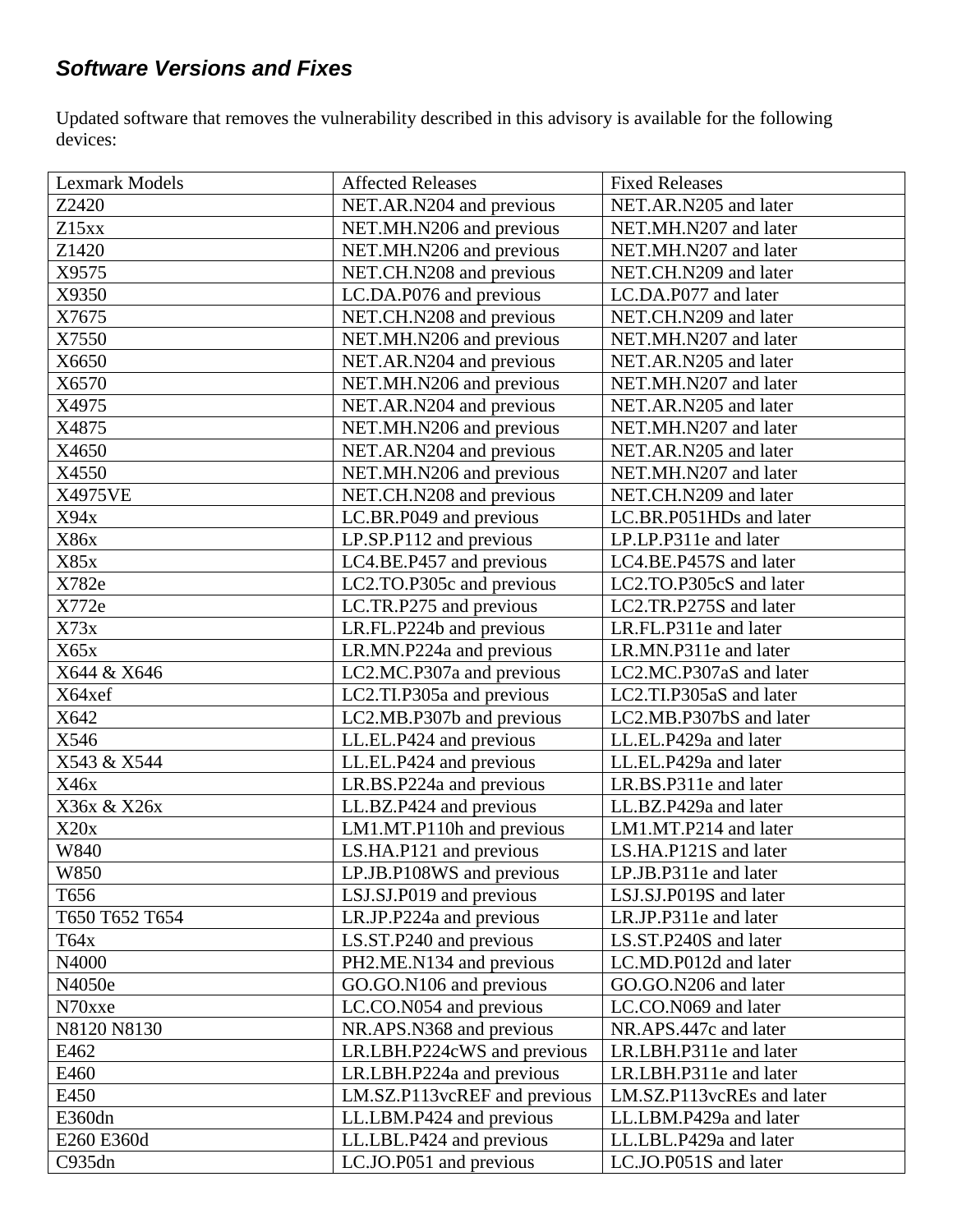| C920              | LS.TA.P127 and previous    | LS.TA.P127S and later               |
|-------------------|----------------------------|-------------------------------------|
| C78x              | LC.IO.P165a and previous   | LC.IO.P165aS and later              |
| C77x              | LC.CM.P027b and previous   | LC.CM.P027bS and later              |
| C73x              | LR.SK.P224a and previous   | LR.SK.P311e and later               |
| C546              | LU.AS.P424 and previous    | LU.AS.P429a and later               |
| C540 C543 C544    | LL.AS.P424 and previous    | LL.AS.P429a and later               |
| C53x              | LS.SW.P026avc and previous | LS.SW.P026avcS and later            |
| C52x              | LS.FA.P129 and previous    | LS.FA.P129S and later               |
| 25xxN             | LCL.CU.P105 and previous   | LC.CU.P106 and later                |
| X422              | GN.AQ.P202 and previous    | No release planned, see workaround. |
| X34x              | 401.ec4 and previous       | No release planned, see workaround. |
| T430              | JX.JU.P101 and previous    | No release planned, see workaround. |
| E350              | LE.PH.P121 and previous    | No release planned, see workaround. |
| E34x              | BR.H.P204 and previous     | No release planned, see workaround. |
| E33x E23x         | 141.C09 and previous       | No release planned, see workaround. |
| E250              | LE.PM.P121 and previous    | No release planned, see workaround. |
| E240 <sub>n</sub> | BR.Q.P204 and previous     | No release planned, see workaround. |
| E240 E238         | BR.M.P204 and previous     | No release planned, see workaround. |
| E120              | LE.UL.P040 and previous    | No release planned, see workaround. |
| C <sub>510</sub>  | 891.004 and previous       | No release planned, see workaround. |

# *IPDS DLE Versions and Fixes*

| <b>Lexmark Models</b> | <b>Fixed Releases</b>    |
|-----------------------|--------------------------|
| X94x                  | LC.BR.P051HDs1 and later |
| X86x                  | LP.LP.P311h and later    |
| X85x                  | LC4.BE.P457S1 and later  |
| X782e                 | LC2.TO.P305cS1 and later |
| X73x                  | LR.FL.P311h and later    |
| X65x                  | LR.MN.P311h and later    |
| X644 & X646           | LC2.MC.P307aS1 and later |
| X64xef                | LC2.TI.P305aS1 and later |
| X46x                  | LR.BS.P311h and later    |
| W840                  | LS.HA.P225S and later    |
| W850                  | LP.JB.P311h and later    |
| T <sub>656</sub>      | LSJ.SJ.P019S and later   |
| T650 T652 T654        | LR.JP.P311h and later    |
| T64x                  | LS.ST.P240S1 and later   |
| E462                  | LR.LBH.P311h and later   |
| E460                  | LR.LBH.P311h and later   |
| C935dn                | LC.JO.P051S1 and later   |
| C920                  | LS.TA.P127EPs and later  |
| C78x                  | LC.IO.P165aS1 and later  |
| C77x                  | LC.CM.P027bS1 and later  |
| C73x                  | LR.SK.P311h and later    |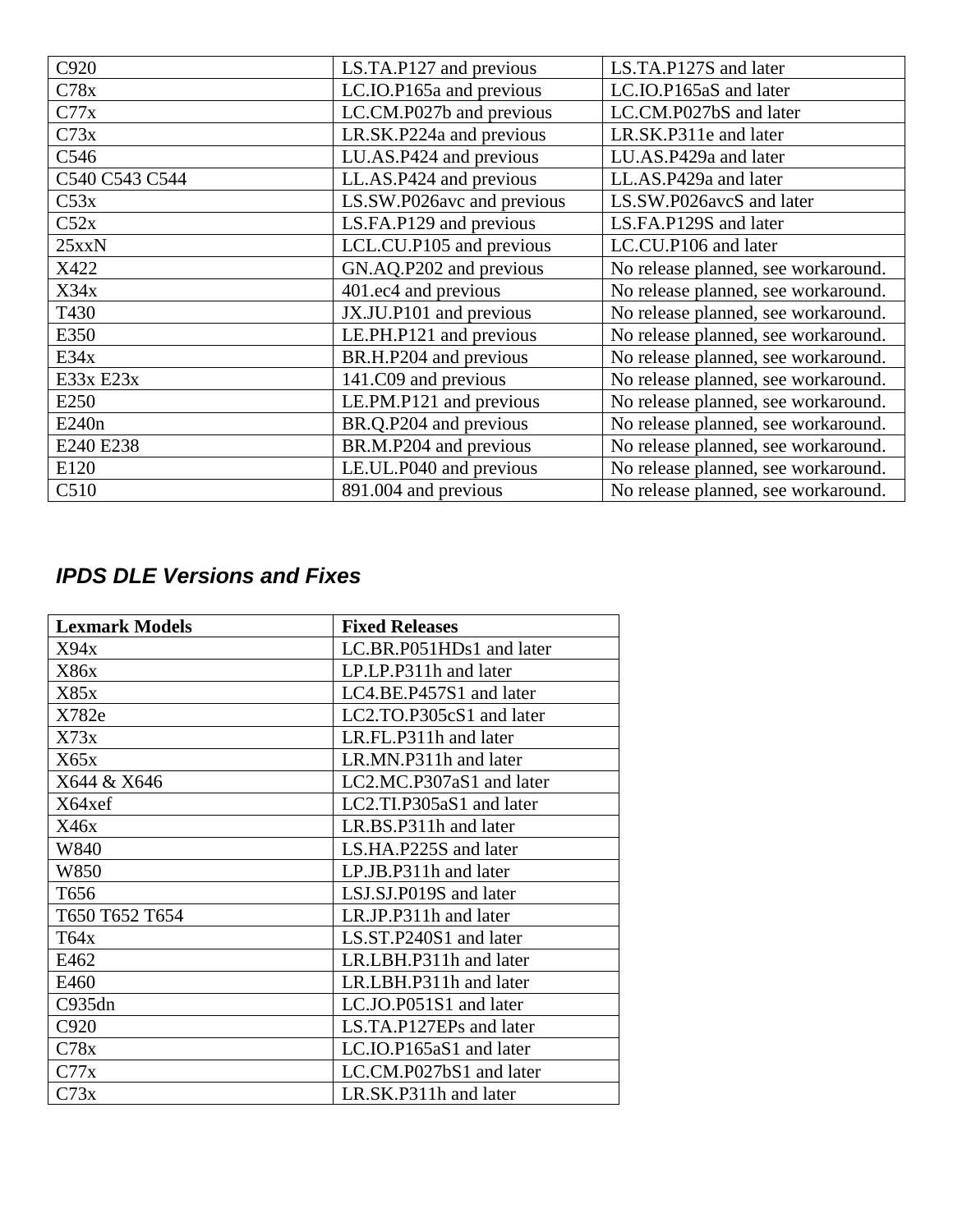### *Forms DLE Versions and Fixes*

Updated software that removes the vulnerability described in this advisory is available for the following devices:

| <b>Lexmark Models</b> | <b>Fixed Releases</b>      |
|-----------------------|----------------------------|
| X94x                  | LC.BR.P051HDs1 and later   |
| X86x                  | LP.LP.P311e and later      |
| X85x                  | LC4.BE.P457S1 and later    |
| X782e                 | $LC2.TO.P305cS1$ and later |
| X73x                  | LR.FL.P311e and later      |
| X65x                  | LR.MN.P311e and later      |
| X644 & X646           | LC2.MC.P307aS1 and later   |
| X64xef                | LC2.TI.P305aS1 and later   |
| X642                  | LC2.MB.P307bS1 and later   |
| X46x                  | LR.BS.P311e and later      |
| W840                  | LD.HA.FM139s and later     |
| W850                  | LP.JB.P311e and later      |
| T <sub>656</sub>      | LSJ.SJ.P019S and later     |
| T650 T652 T654        | LR.JP.P311e and later      |
| T64x                  | LD.ST.FM152s and later     |
| E462                  | LR.LBH.P311e and later     |
| E460                  | LR.LBH.P311e and later     |
| E450                  | LM.SZ.P113vcREs1 and later |
| C935dn                | LC.JO.P051S1 and later     |
| C920                  | LD.TA.FM130s and later     |
| C78x                  | $LC.IO.P165aS1$ and later  |
| C77x                  | LC.CM.P027bS1 and later    |
| C73x                  | LR.SK.P311e and later      |
| C53x                  | LS.SW.P026avcS1 and later  |
| C52x                  | LD.FA.FM131s and later     |

## *Barcode DLE Versions and Fixes*

Updated software that removes the vulnerability described in this advisory is available for the following devices:

| <b>Lexmark Models</b> | <b>Fixed Releases</b>    |
|-----------------------|--------------------------|
| X94x                  | LC.BR.P051HDs1 and later |
| X86x                  | LP.LP.P311e and later    |
| X85x                  | LC4.BE.P457S1 and later  |
| X782e                 | LC2.TO.P305cS1 and later |
| X772e                 | LC2.TR.P275S1 and later  |
| X73x                  | LR.FL.P311e and later    |
| X65x                  | LR.MN.P311e and later    |
| X644 & X646           | LC2.MC.P307aS1 and later |
| X64xef                | LC2.TI.P305aS1 and later |
| X642                  | LC2.MB.P307bS1 and later |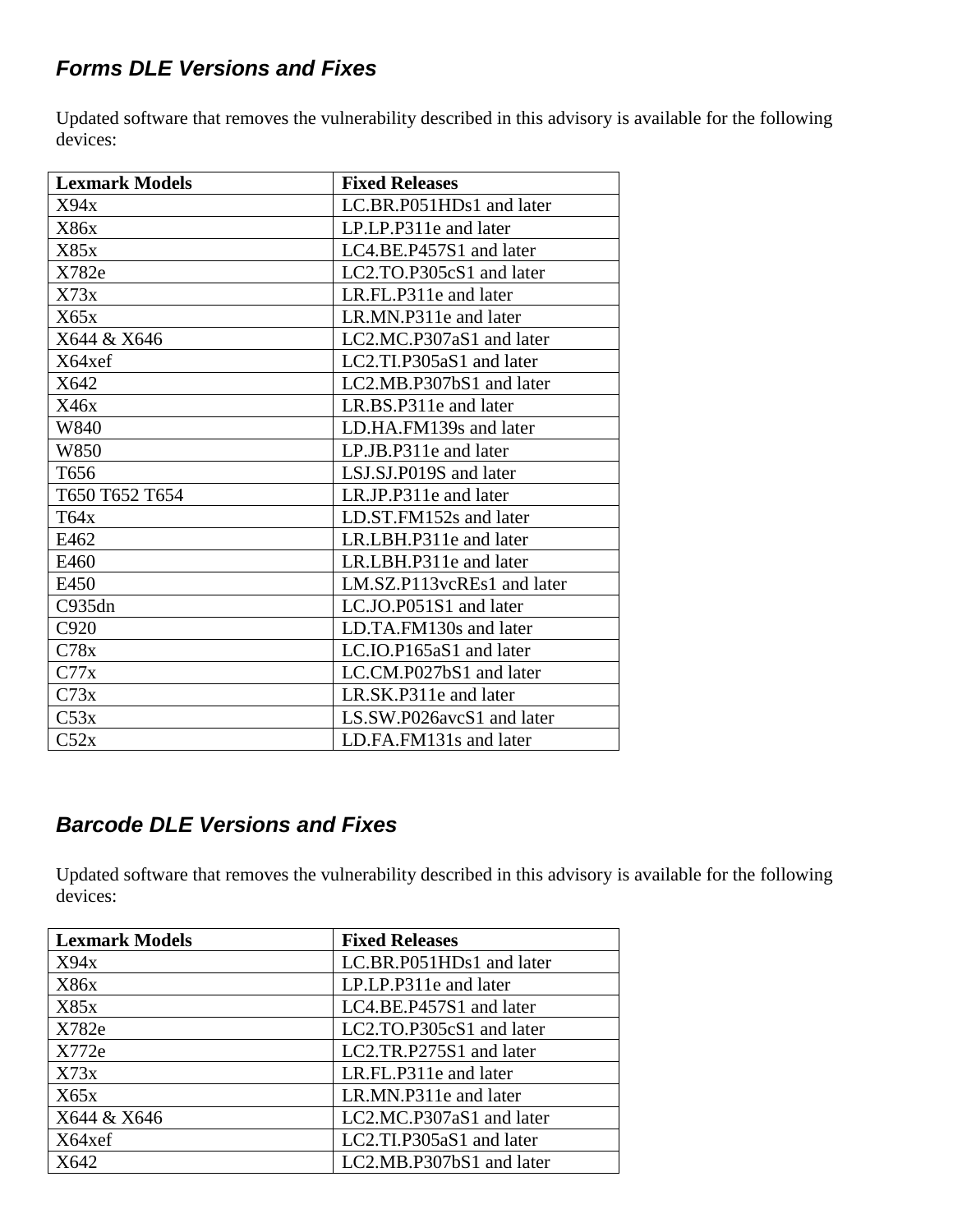| X46x             | LR.BS.P311e and later        |
|------------------|------------------------------|
| W840             | LD.HA.BC104s and later       |
| W850             | LP.JB.P311e and later        |
| T <sub>656</sub> | LSJ.SJ.P019S and later       |
| T650 T652 T654   | LR.JP.P311e and later        |
| T64x             | LS.ST.P240S1 and later       |
| E462             | LR.LBH.P311e and later       |
| E460             | LR.LBH.P311e and later       |
| E450             | LM.SZ.P113vcREs1 and later   |
| C935dn           | LC.JO.P051S1 and later       |
| C920             | LD.TA.BC109s and later       |
| C78x             | $LC$ . IO. P165aS1 and later |
| C77x             | LC.CM.P027bS1 and later      |
| C73x             | LR.SK.P311e and later        |
| C53x             | LS.SW.P026avcS1 and later    |
| $\mathbb{C}52x$  | LS.FA.P129S1 and later       |

## *Prescribe DLE Versions and Fixes*

Updated software that removes the vulnerability described in this advisory is available for the following devices:

| <b>Lexmark Models</b> | <b>Fixed Releases</b>    |
|-----------------------|--------------------------|
| X94x                  | LC.BR.P051HDs1 and later |
| X86x                  | LP.LP.P311e and later    |
| X85x                  | LC4.BE.P457S1 and later  |
| X782e                 | LC2.TO.P305cS1 and later |
| X73x                  | LR.FL.P311e and later    |
| X65x                  | LR.MN.P311e and later    |
| X644 & X646           | LC2.MC.P307aS1 and later |
| X64xef                | LC2.TI.P305aS1 and later |
| X642                  | LC2.MB.P307bS1 and later |
| X46x                  | LR.BS.P311e and later    |
| W840                  | LS.HA.P121S1 and later   |
| W850                  | LP.JB.P311e and later    |
| T <sub>656</sub>      | LSJ.SJ.P019S and later   |
| T650 T652 T654        | LR.JP.P311e and later    |
| T64x                  | LS.ST.P240S1 and later   |
| E462                  | LR.LBH.P311e and later   |
| E460                  | LR.LBH.P311e and later   |
| C935dn                | LC.JO.P051S1 and later   |
| C78x                  | LC.IO.P165aS1 and later  |
| C77x                  | LC.CM.P027bS1 and later  |
| C73x                  | LR.SK.P311e and later    |

# *PrintCryption DLE Versions and Fixes*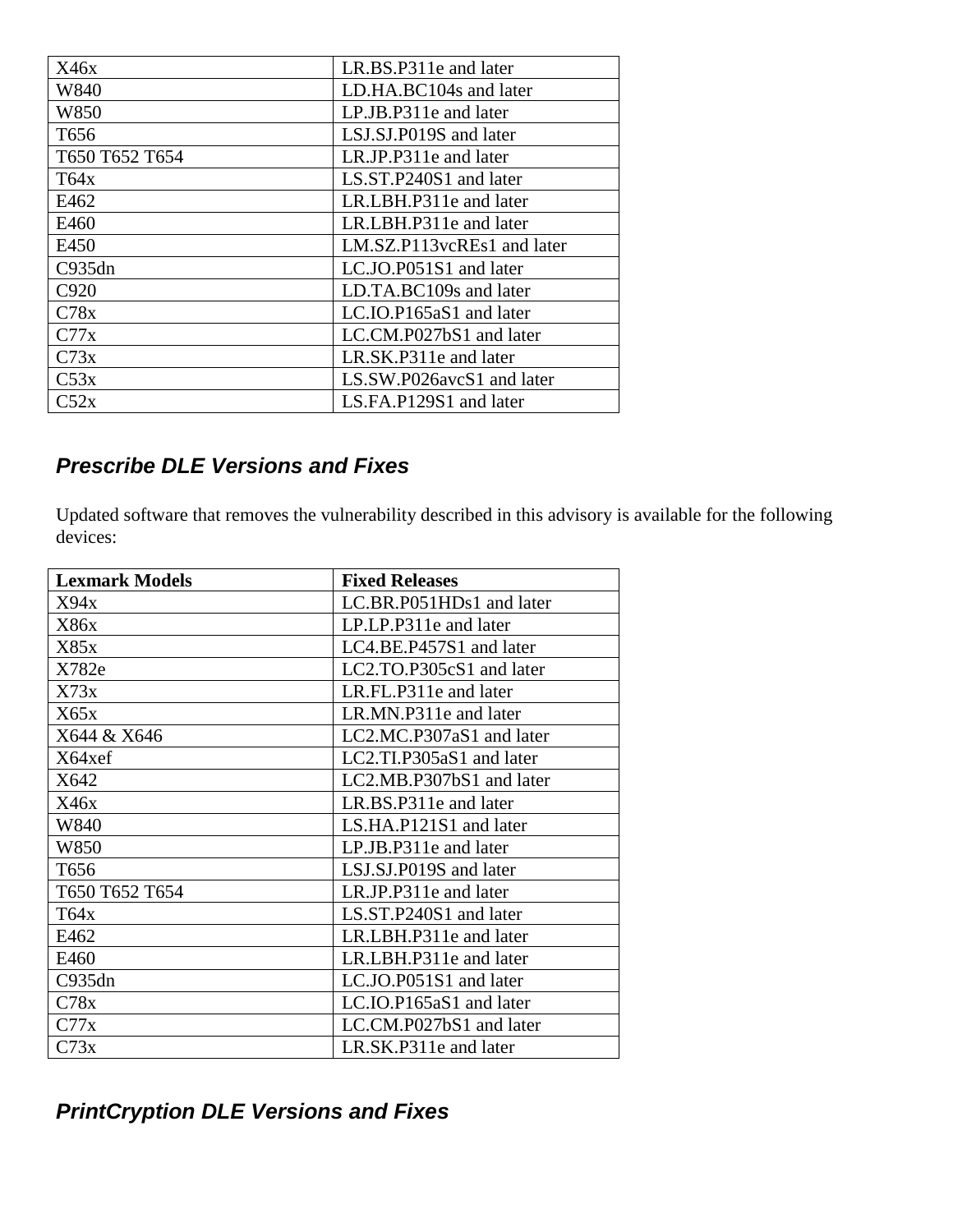Updated software that removes the vulnerability described in this advisory is available for the following devices:

| <b>Lexmark Models</b> | <b>Fixed Releases</b>     |
|-----------------------|---------------------------|
| X94x                  | LC.BR.P051HDs1 and later  |
| X86x                  | LP.LP.P311e and later     |
| X85x                  | LC4.BE.P457S1 and later   |
| X73x                  | LR.FL.P311e and later     |
| X65x                  | LR.MN.P311e and later     |
| X644 & X646           | LC2.MC.P307aS1 and later  |
| X642                  | LC2.MB.P307bS1 and later  |
| X46x                  | LR.BS.P311e and later     |
| W840                  | LS.HA.P236LPCs and later  |
| W850                  | LP.JB.P311e and later     |
| T <sub>656</sub>      | LSJ.SJ.P019S and later    |
| T650 T652 T654        | LR.JP.P311e and later     |
| T64x                  | LS.ST.P240LPCs and later  |
| E462                  | LR.LBH.P311e and later    |
| E460                  | LR.LBH.P311e and later    |
| C935dn                | LC.JO.P051S1 and later    |
| C920                  | LS.TA.P127LPCs and later  |
| C78x                  | LC.IO.P165aS1 and later   |
| C77x                  | LC.CM.P027bLPCs and later |
| C73x                  | LR.SK.P311e and later     |
| C53x                  | LS.SW.P027LPCs and later  |
| C52x                  | LS.FA.P129LPCs and later  |

# *Workarounds*

Disabling the FTP service on the printer blocks the ability to exploit this vulnerability.

If the FTP service must be left enabled, the problem can be mitigated by restricting the network devices that are permitted to communicate with the printer. This can be accomplished by utilizing either the "Restricted Server List" feature, or via IPsec configuration on printers that support these features. Restricting the number of devices that can communicate with the printer limits the devices that can attempt to exploit the vulnerability.

### *Obtaining Updated Software*

To obtain firmware that resolves this issue or if you have special code, please contact Lexmark's Technical Support Center at [http://support.lexmark.com](http://support.lexmark.com/) to find your local support center.

#### *Exploitation and Public Announcements*

Lexmark is not aware of any malicious use of the vulnerability described in this advisory

Lexmark would like to thank Francis Provencher of Protek Research Labs for bringing this to our attention.

### *Status of this Notice:*

THIS DOCUMENT IS PROVIDED ON AN "AS IS" BASIS AND IS PROVIDED WITHOUT ANY EXPRESS OR IMPLIED GUARANTEE OR WARRANTY WHATSOEVER, INCLUDING BUT NOT LIMITED TO THE